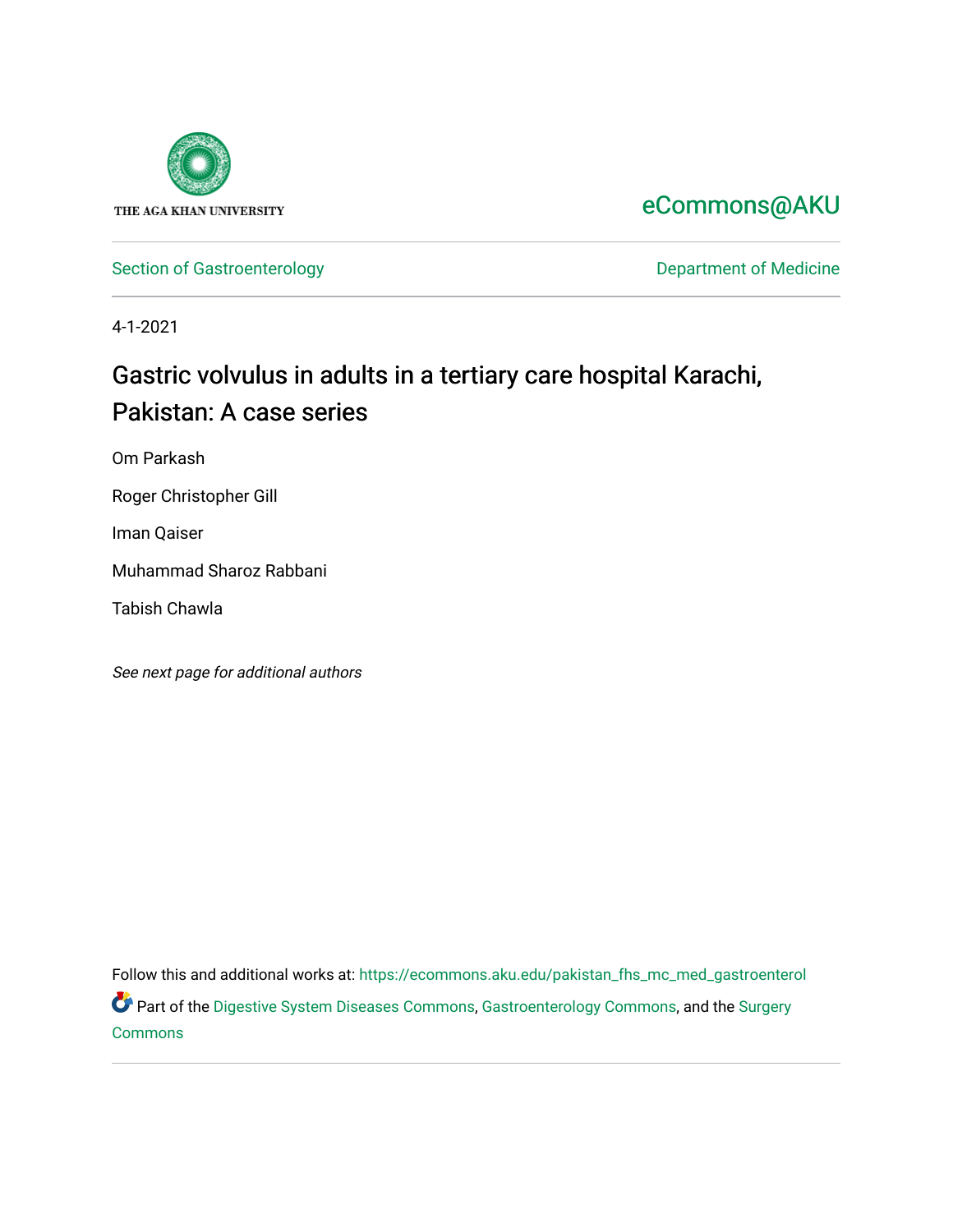# Authors

Om Parkash, Roger Christopher Gill, Iman Qaiser, Muhammad Sharoz Rabbani, Tabish Chawla, and Hasnain Zafar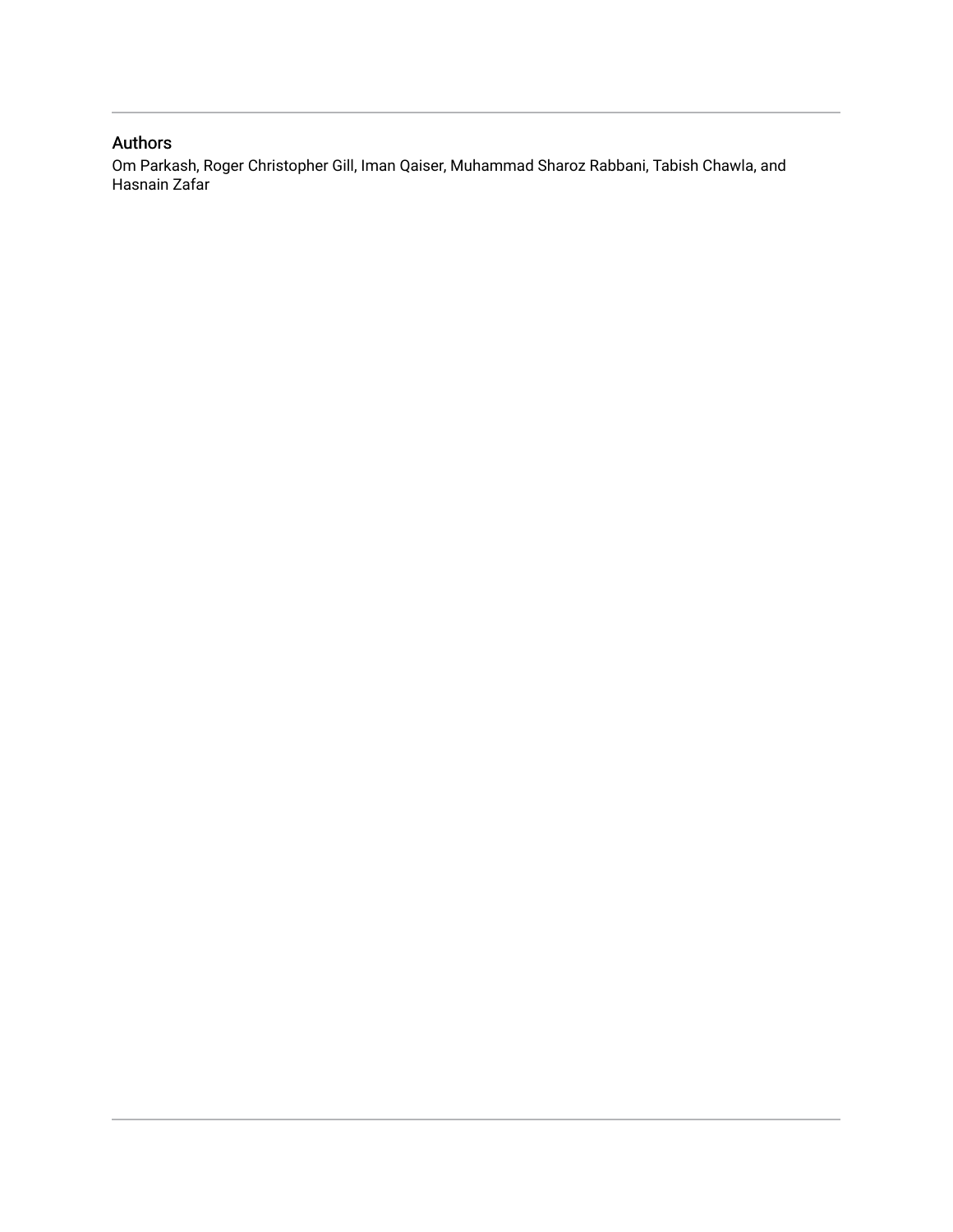# CASE SERIES

# **Gastric volvulus in adults in a tertiary care hospital Karachi, Pakistan: A case series**

Om Parkash,<sup>1</sup> Roger Christopher Gill,<sup>2</sup> Iman Qaiser,<sup>3</sup> Muhammad Sharoz Rabbani,<sup>4</sup> Tabish Chawala,<sup>5</sup> Hasnain Zafar<sup>6</sup>

## **Abstract**

Gastric volvulus is a rare surgical emergency which is rare in children and occasionally presents in adults. It results due to pathological malrotation of the stomach along its longitudinal or short axis. The condition, if not treated promptly, can result in increased morbidity and carries a high risk of death. Very few cases have been reported in literature regards this important clinical condition. Early decompression and repair of anatomical defects are the corner stone of its management. There is a dire need to develop guidelines and algorithms for management and treatment of this rare condition to improve patient outcome, prevent recurrence and facilitate early diagnosis by practicing physicians and surgeons. We report three such cases which presented to our setup in emergency along with a brief description of how they were successfully managed.

**Keywords:** Gastric Volvulus, Malrotation, Vomiting, Hiatal Hernia.

#### **DOI: https://doi.org/10.47391/JPMA.386**

#### **Introduction**

Gastric Volvulus is a rare surgical emergency which results from a pathological rotation of the stomach of more than 180 degree around its longitudinal or short axis.1,2 Primary gastric volvulus is a result of weak gastric support, while secondary volvulus is caused by any upset in anatomy or functioning of the stomach or its neighbouring viscera.3,4 Besides the aforementioned subtype, gastric volvulus is also classified on the basis of time of presentation and axis of rotation.5 To date 12 cases of gastric volvulus have been reported in our country.<sup>4,6,7</sup> Each of these cases belonged to the paediatric age group which is usually thought to be the norm. Although, its presentation in adults is scarce, we present a case series of three adult patients with gastric volvulus who presented to the Aga Khan University Hospital during the year 2016 and 2018.

## **Case 1**

A 95-year-old lady presented to the emergency department with complaints of vomiting and 1Department of Medicine, 2,3,5,6Aga Khan University, Karachi, Pakistan, 4Final Year Student, Southend University Hospital NHS Foundation Trust, United Kingdom. **Correspondence:** Om Parkash. Email: om.parkash@aku.edu

constipation for three days and raised blood pressure for one day. She had coffee ground vomitus. Other symptoms such as abdominal pain, jaundice or fever were not reported. She had a history of Deep Vein Thrombosis. She underwent endoscopy which revealed pan gastric erythema with retained gastric secretion of approximately 750 ml which was aspirated to relieve her symptoms. At presentation, she was taking Domperidone and Proton pump inhibitor prescribed by a local doctor. She was allergic to Penicillin and had no comorbidities or any family history of clinically significant diseases.

On examination, her blood pressure was raised around 158/125 mm of Hg, while on abdominal examination, gut sounds were sluggish, and she had non-tender abdomen. For evaluation of acute abdomen, she underwent blood work up which revealed raised total leucocyte count, while the rest of the work up, including ultrasound of the abdomen, was unremarkable. Based on strong suspicion, Computerized tomography (CT) scan of the abdomen was ordered which revealed a displaced gastro-esophageal junction (GEJ) above the diaphragm with antrum and pylorus lying superior to the fundus.

The proximal body of the stomach was pushed up into the thoracic cavity and no evidence of necrosis was found. Finally, diagnosis of Mesentero-axial gastric volvulus and hiatal hernia was made. She was taken for an emergency decompression procedure and underwent mini laparotomy. Her stomach was de-rotated and gastropexy was performed and the hernia reduced into the abdominal cavity without any fundoplication. Postoperatively she recovered very well and was discharged within a week. Her subsequent follow up at 10 months was uneventful.

## **Case 2**

A 53-year-old lady presented to the gastroenterology clinic with complaints of epigastric burning and vomiting for a week. There was obstipation and she had been experiencing occasional episodes of abdominal pain, nausea and vomiting for almost a year. The woman did not have any comorbidity and her medical and surgical history were insignificant. So was her family and psychosocial history.

On examination she was afebrile and vitally stable. Her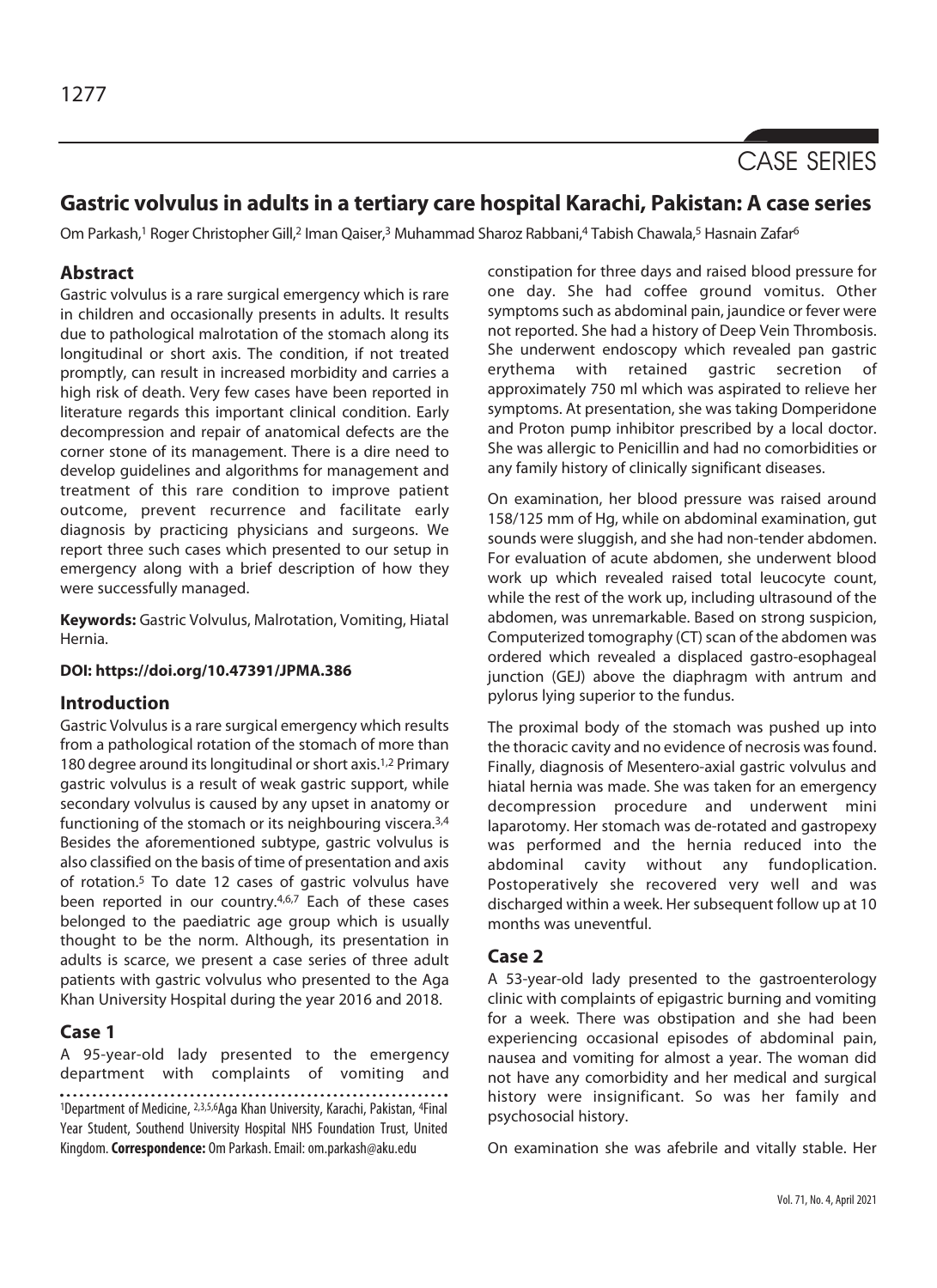

Oesophagus

Oesophagus

Stomach (Proximal part)



Stomach (ulcers)



Stomach (on retroflexion opening Stomach (Distal part after negotiation of opening) seen adjacent to GEJ)

**Figure-1:** EGD images showing severe ulcerative oesophagitis and a high possibility of gastric volvulus in the retroflexed view as shown.



**Figure-2:** CT scan sagittal view showing Para-oesophageal hernia with Mesenteroaxial gastric volvulus.

general physical, abdominal and cardio-pulmonary examinations were within normal limits. A provisional diagnosis of dyspepsia was made and an Esophagogastroduodenoscopy (EGD) was planned to rule out gastritis and other abnormalities. Endoscopic examination revealed severe ulcerative oesophagitis and a blind cavity on insufflation of air. Retro-flexion of the scope showed an opening with ulcerated margins adjacent to the gastroesophageal junction (Figure-1). The scope could not be negotiated beyond the body and antrum of the stomach and it was filled with liquid content. A diagnosis of gastric volvulus with possibility of hiatal hernia was made and the patient was admitted. Her blood workup was sent which revealed a Total Leucocyte Count of around 15.5 with neutrophils at 91.7% and lymphocytes at 4.7%, while the rest of the work up was unremarkable. CT scan revealed a left sided paraoesophageal hernia with herniation of antrum and part of the gastric body. Antrum of the stomach was found to be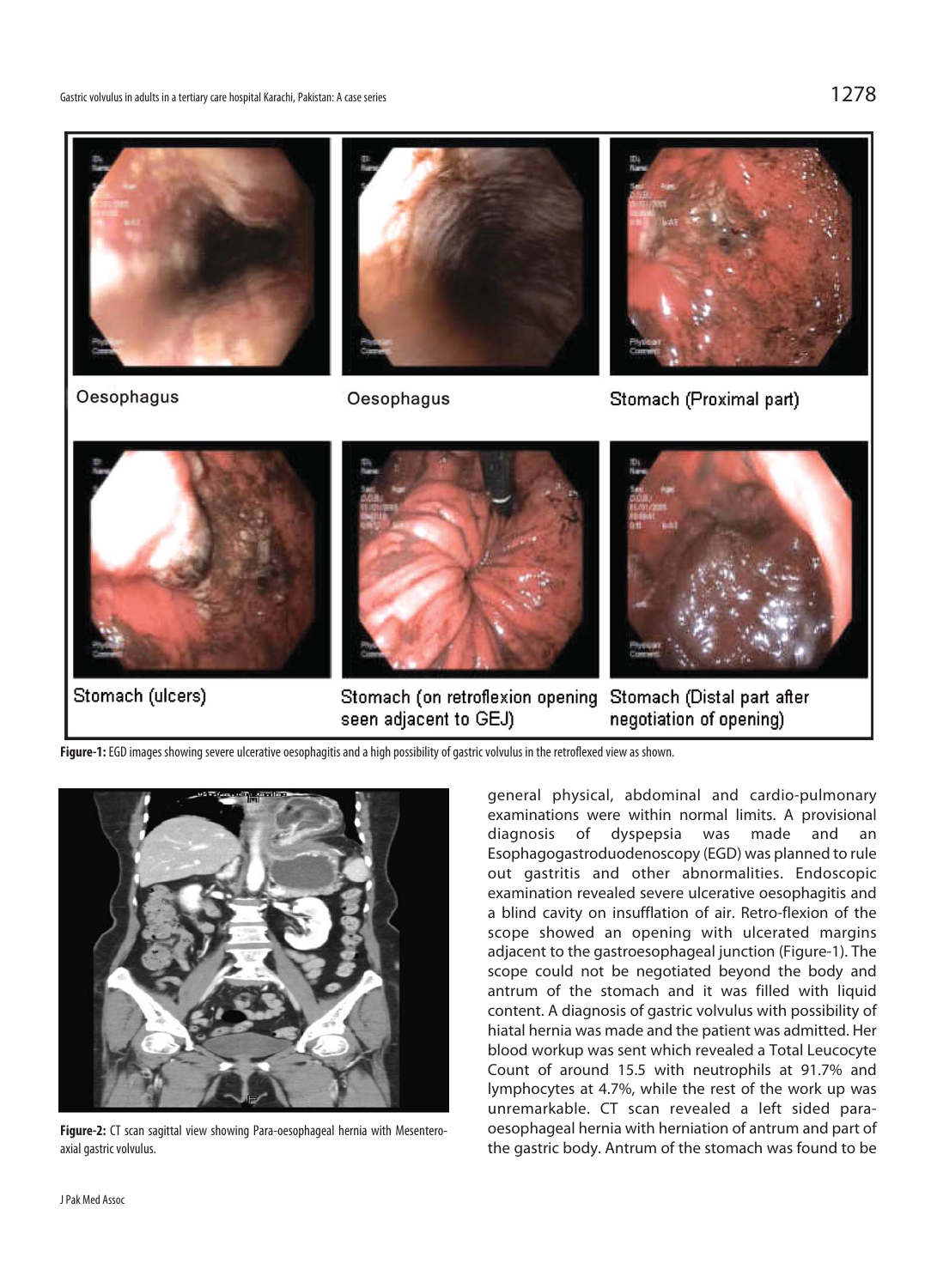

Figure-3: Contrast enhanced CT scan Cross-sectional view showing stomach lying within the left thoracic cavity without any evidence of pneumatosis in the stomach wall. The stomach lumen is filled with high density material and the walls show adequate enhancement.

lying superior to the gastroesophageal junction while fundus was lying inferiorly (Figure-2). The findings were suggestive of mesenteroaxial gastric volvulus without any evidence of necrosis or pneumatosis (Figure-3).

The surgical team was taken on board. The patient underwent laparotomy with para-oesophageal hernia repair and Nissen's fundoplication along with gastropexy. She recovered uneventfully, got discharged after four days and did well till the last follow up five months later.

#### **Case 3**

A 62-years-old lady a known case of diabetes, hypertension and dyslipidaemia presented to the ER with complaint of vomiting in the past 15 days. Prior to this she had been feeling postprandial fullness for last two



**Figure-5:** CT scan chest abdomen and pelvis sagittal view showing a large 5cm defect in the left hemidiaphragm with a para-oesophageal hernia. Also seen is rotation of the stomach along its long axis with fundus lying in subdiaphragmatic location.



**Figure-4:** EGD showing parallel opening alongside of the GE junction raising the possibility of Gastric Volvulus / Para-oesophageal Hernia.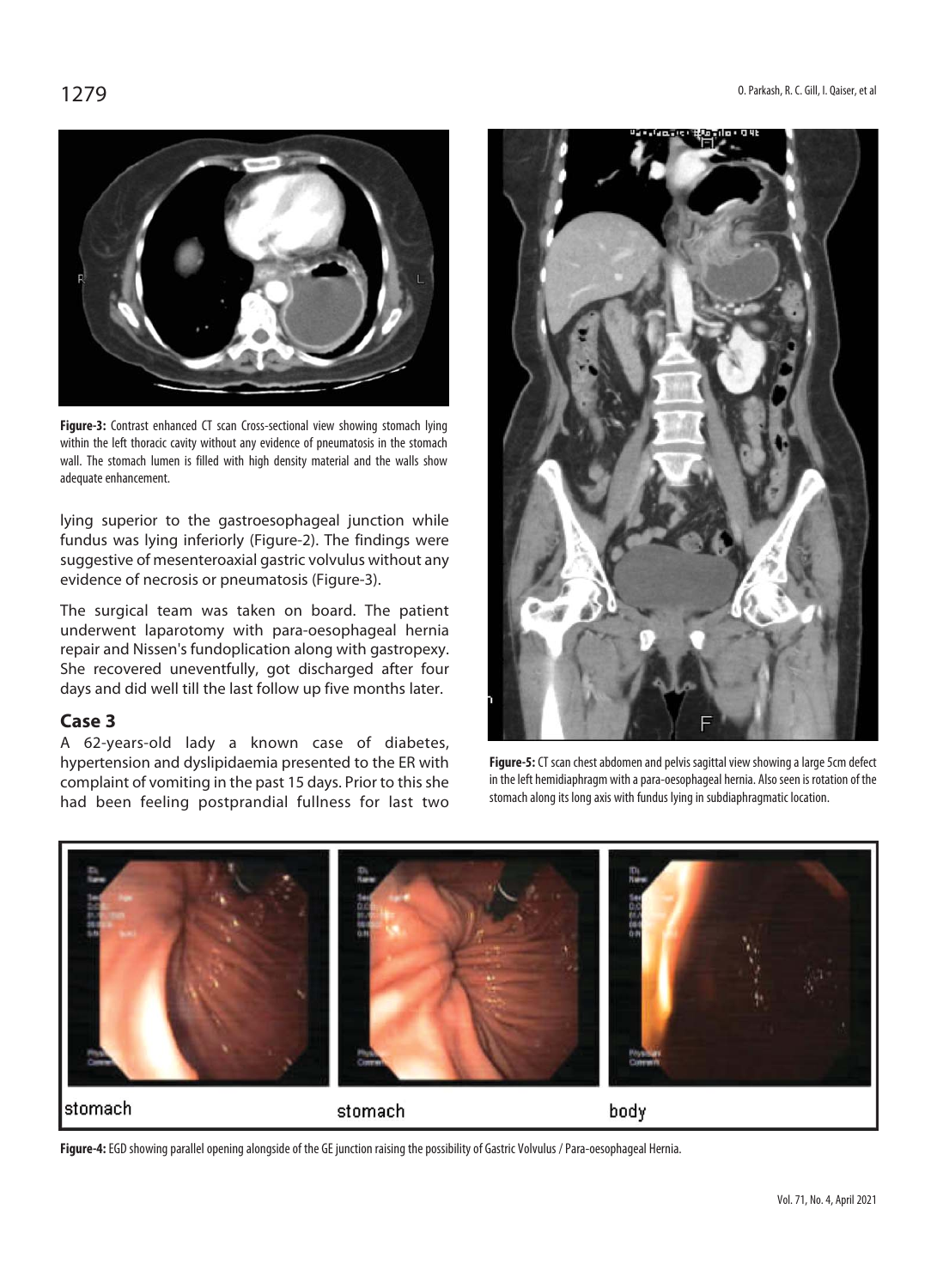

**Figure-6:** CT Scan Cross-sectional image showing the stomach in the left chest cavity.

months. There were no associated symptoms and her review of symptoms was impartial. She was taking Glucophage, Statin, Proton pump inhibitor and Angiotensin receptor blocker for her medical conditions.

On examination she was vitally stable and afebrile. Her physical examination was unremarkable and there was epigastric tenderness on deep palpation. An EGD was performed the next day, which showed a parallel stomach body opening containing food residues (Figure-4). The scope could not be negotiated through the duodenum. CT findings exhibited a large 5.5cm defect in the left hemi-diaphragm with a para-oesophageal hernia. Her stomach was rotated along its long axis and its body extended to hemi-thorax with surrounding free fluid (Figure-5). The fundus of the stomach was subdiaphragmatic. A diagnosis of organoaxial gastric volvulus and type III hiatal hernia was made (Figure-6). She underwent laparotomy with hiatal hernia repair along with Nissen's fundoplication. Anterior gastropexy was done to fix the rotated stomach. Her recovery was uneventful and follow up visits were unremarkable up-to one year.

## **Discussion**

Gastric volvulus is a rare medical entity with roughly a thousand cases reported in literature till date. Its uniqueness attributes to its diverse classification schemes. Broadly it can be defined as acute if presenting with sudden onset or chronic if presenting with intermittent symptoms.6 It has also been defined according to the cause of gastric de-rotation. A weakness in gastric anatomical support is referred to as primary volvulus, whereas pathologies like diaphragmatic hernia, tumour and malrotation leads to secondary gastric volvulus. On the basis of the axis of rotation gastric

volvulus can be divided into Mesenteroaxial or Organoaxial gastric volvulus.1,2 Other, lesser known classifications of gastric volvulus have also been described by Anzilotti, Borchardt, Neumann, Thorek and Bazzano, in medical literature.8-12

Different subtypes have their own prevalence rates. For instance, based on the aetiology, secondary gastric volvulus are more common; whereas according to distribution on axis of rotation, Organoaxial are found to be more common.9,13 There is no predilection of gender with incidence of gastric volvulus.10 The peak incidence occurs in the fifth decade of life, and 20% of the patients comprise children less than one year of age and are often secondary to congenital diaphragmatic defects.14

The presenting symptoms due to gastric volvulus depend upon the degree of rotation, degree of obstruction and position of the stomach, i.e. type of volvulus. It presents with a triad of symptoms (epigastric pain, retching and inability to pass NG tube) known as Borchardt's triad seen in 70% of adult population who present with gastric volvulus.8,9,11 Paediatric population symptoms differ from adults in their presentation. A literature review from Pakistan by Mirza and colleagues revealed the presence of Borchardt's triad in 50% of paediatric population.3 Conversely, none of our patients had the typical features of Borchardt's triad, though two or three of the abovementioned symptoms had been present. Gastric volvulus associated with hernia may present with symptoms such as epigastric burning, vomiting and hematemesis.<sup>1</sup> Epigastric burning and vomiting were universal symptoms in all our cases. A total of 12 cases have been affirmed from our country so far, all being paediatric and none above eight years of age. Astonishingly all three of our cases were adults. Only one of them was in her fifth decade of life which is the common age for incidence of gastric volvulus. All our cases presented with diaphragmatic hernias; two of them had hiatal hernia, while one had para-oesophageal hernia, all secondary to anatomical defect. The statement that secondary gastric volvulus are more common than primary ones is reflected in our cases.12 Contrary to the aforesaid evidence, Darani and colleagues have reported primary gastric volvulus cases to be more common as compared to secondary.11 Gourgiotis's published a 10-year experience with these cases and demonstrated that 80% of them are actually secondary gastric volvulus with age range over 60 years.<sup>1</sup> A common predisposing factor in 76% of his patients was diaphragmatic hernia. This relationship was like that found in our three patients. Some studies have described gastric volvulus as an advanced form of diaphragmatic hernia.13 In these studies, all patients exhibited gastric volvulus resulting secondary